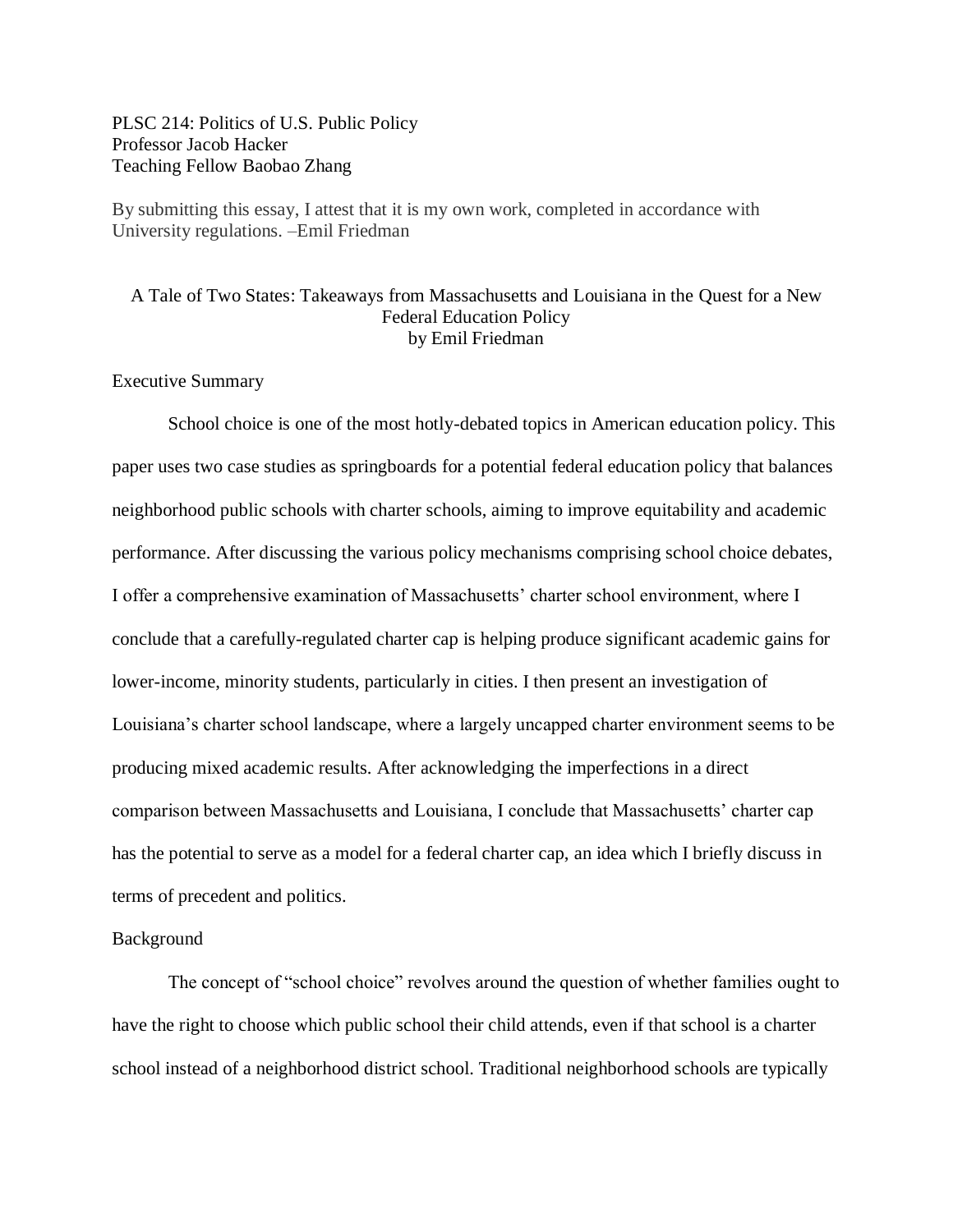zoned and assigned by the neighborhood in which a family lives, and most neighborhood schools are "comprehensive" instead of specialized in any field. In contrast, charter schools are public schools that have "freedom from many of the local and state regulations that apply to traditional public schools," allowing them to become "laboratories" for innovation in pedagogy and curricula (U.S. Department of Education 2009).

Before charter schools became more commonplace in education policy, they were deeply community-driven and grassroots; it was not uncommon for charter schools to be started, for instance, by small groups of parents within a school district seeking to implement a nontraditional curriculum. Today, charter management organizations (CMOs), like KIPP, Rocketship, and Success Academy, are responsible for the operation of nearly one-third of all American charter schools (Fabricant and Fine 2012). From a political standpoint, because CMOs often have powerful government relations departments, the role of charter schools has become increasingly polarized and partisan. I approach my federal cap proposal later in this paper through this politically-tinted lens.

Although beyond the scope of this paper, one factor in the equitability of some charter schools has been enrollment lotteries overwhelmingly favoring, de facto, higher-income, white families. This trend can be caused by several factors, including bias toward English-speaking families through publications and insufficient public awareness of lotteries (Fabricant and Fine 2012). One of the reasons I chose Massachusetts and Louisiana to examine, however, is that both states' charter schools overwhelmingly serve urban, lower-income students, and evidence suggests that both states' charter school enrollment processes, in many cases, choose *for* vulnerable students, not against them (Louisiana Department of Education 2015) (Massachusetts Department of Education 2016).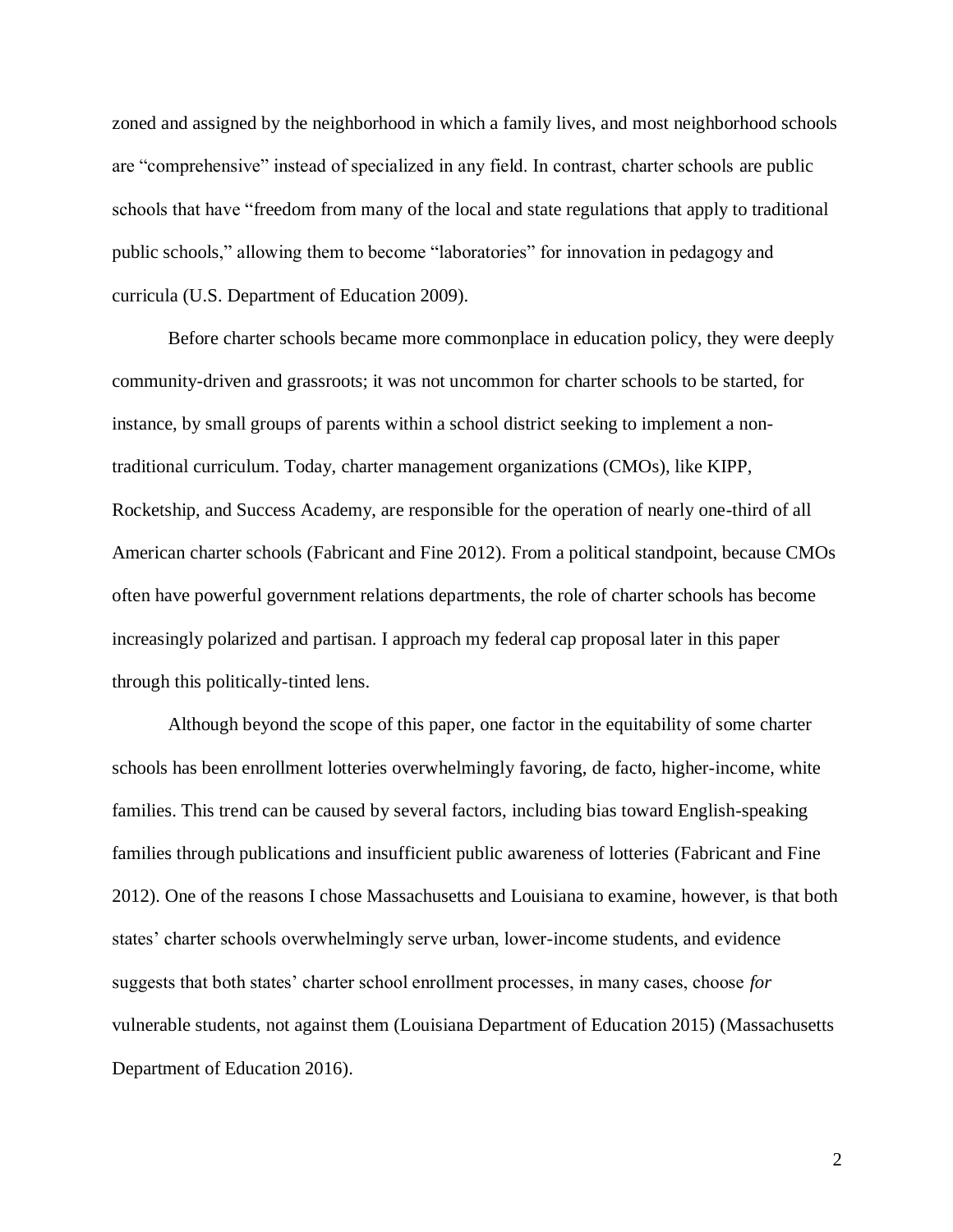In the past ten years, around 25 states have implemented *charter caps*, which limit the number of publicly-funded charter schools in each state (Bell 2011). In terms of legislative reach, these caps vary wildly both in depth and breadth. In some states, the cap is simply a maximum number of charter schools a state may have. In other states, like Massachusetts, the cap has a variety of components and formulae, including a deliberate target on lower-performing school districts, cities, and lower-income students. In contrast with Massachusetts, Louisiana does not cap charter school growth in any way. This stark difference in approach to charter school policies forms part of the reasoning for my selection of these two states as the case studies that follow. Case Study 1: Massachusetts

The passage of 1993's Massachusetts Education Reform Act quickly paved the way for the first charter school in the state to open one year later. In the years since charter schools entered Massachusetts' education landscape, Massachusetts' laws have developed by defining two different categories of charter schools. *Horace Mann* charter schools must have their charter approved by their surrounding community's local school board and local teachers' union, while *Commonwealth* charter schools are free from this obligation. This distinction is critical for two reasons. First, it reflects Massachusetts' partial discouragement of large CMOs in favor of grassroots initiatives; because Horace Mann schools are subject to local scrutiny, CMOs face a daunting application process in comparison to the localized expertise of smaller groups. Second, these definitions are incorporated in Massachusetts' cap system as an additional way of maintaining charter quality and enforcing oversight, especially at the community level, through law (Massachusetts Department of Education 2016).

Massachusetts' charter cap comprises several main stipulations. First, the cap restricts the total number of charter schools in the state to 120 schools, made up of 48 Horace Mann and 72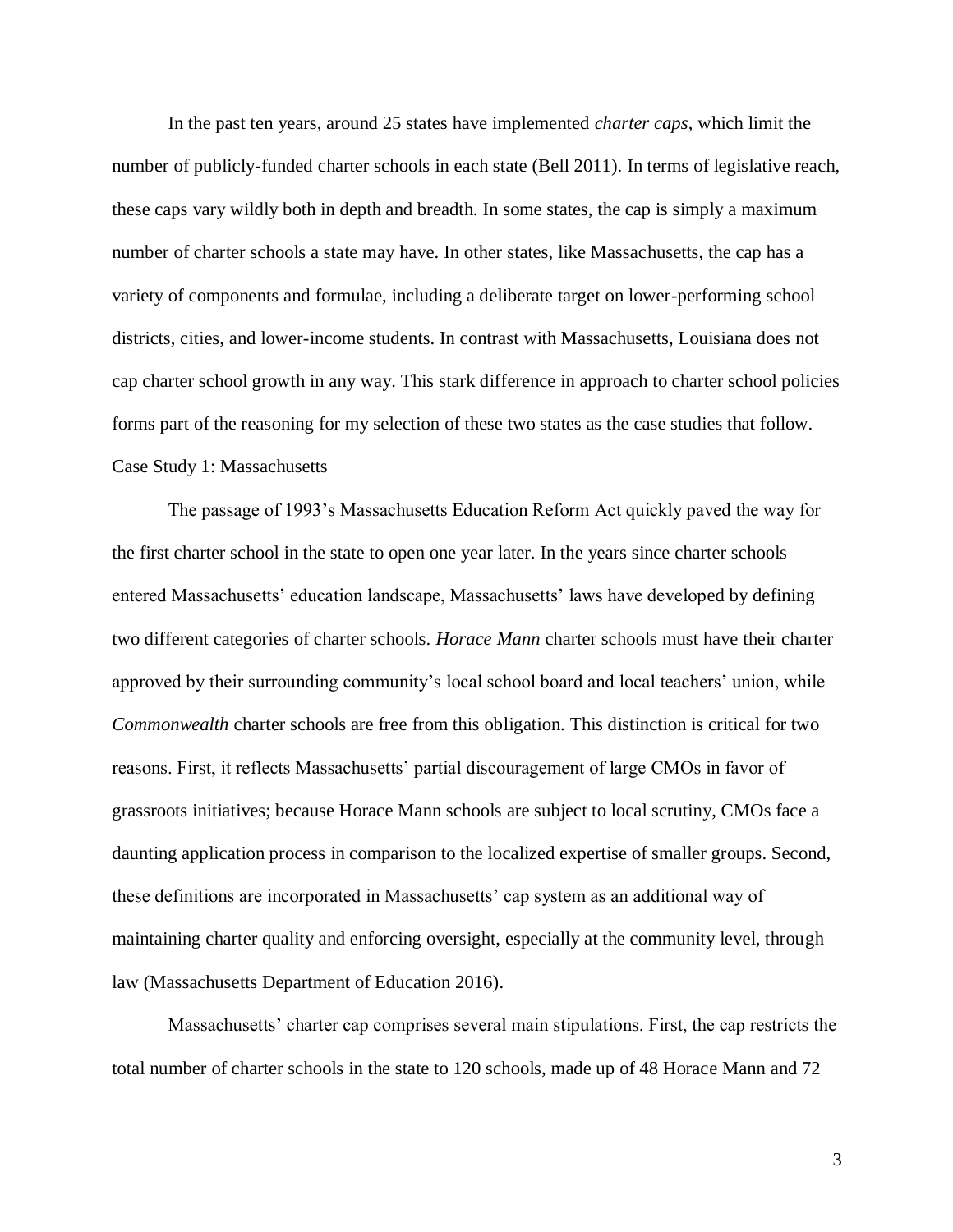Commonwealth schools. Second, the cap restricts each school district with student performance on state examinations in the top 10% of the state to only one authorized Commonwealth school per year, a move that shows clear legislative priority given to neighborhood public schools in districts in which those schools are performing well. Third, the cap restricts Commonwealth schools to be authorized only in communities with populations above 30,000, which serves as another protection for smaller communities by only allowing Horace Mann schools to be established, giving communities greater control over charter schools in their area. Fourth, the cap mandates that at least two charters be approved in school districts where overall student performance on state examinations is in the bottom 10%, demonstrating the state's view that charter schools are an especially effective reform tactic when local public schools are underperforming (Massachusetts Department of Education 2016). Because underperforming districts in Massachusetts are overwhelmingly urban, this means that Massachusetts' cap policy places an especially high emphasis on charter schools in urban areas. Indeed, this policy intention is confirmed by reality: Of the 78 charter schools open for the 2016-2017 school year, 60 were in urban areas, with 22 in Boston and 38 in cities other than Boston. I find this to be the basis of Massachusetts' success with its charter cap system, with these urban charter schools making significant academic gains for students, particularly the lower-income, minority students that overwhelmingly populate urban public schools (Massachusetts Department of Education 2016).

In terms of academic performance, some of the most extensive analyses of Massachusetts' charter schools have been conducted by Joshua Angrist, an MIT economist. Although assessing academic performance in charter schools is a task deserving of its own research report in and of itself, put briefly, Angrist finds that Massachusetts charter schools are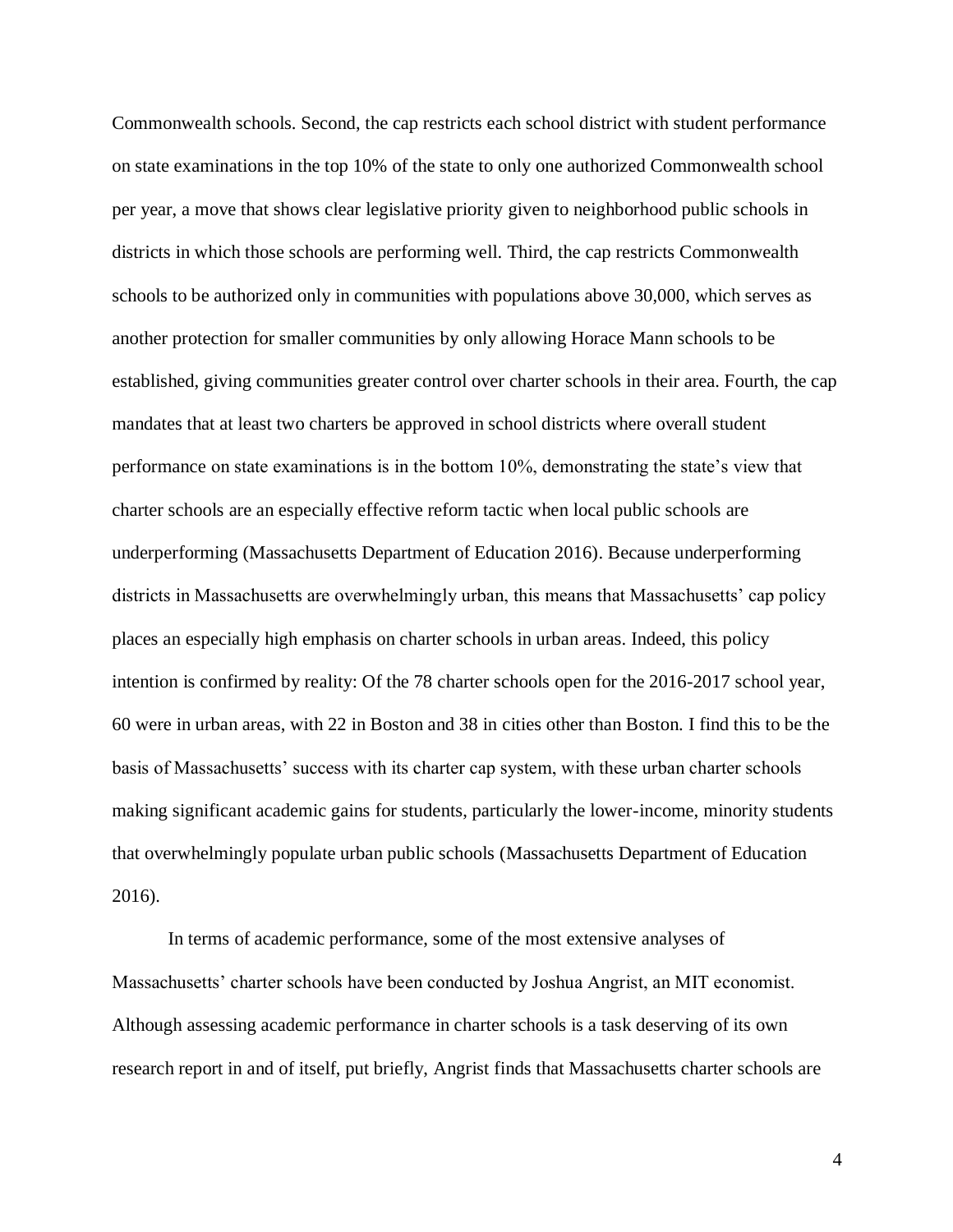producing significant, positive results in urban areas, while rural charter schools are finding less success. Specifically, Angrist calculates that urban charter high schools saw, on average, a standardized test improvement per year of 0.39 standard deviations in math and 0.27 standard deviations in English. In contrast, rural charter schools saw a decrease of -0.30 standard deviations in math and -0.05 standard deviations in English. Angrist also found that charter demand is significantly higher in urban areas than rural areas, with Boston charter waiting lists containing more than 10,000 prospective students and smaller towns like Amherst having waitlists of as few as 20 prospective students (Angrist 2011).

From these findings, I take a cautiously optimistic approach to the potential of charter caps. Clearly, many of the intentions of Massachusetts' charter cap language – particularly the target on low-performing districts – have translated into good results in urban areas. However, I take the lackluster results in rural areas as a suggestion that charter caps ought potentially to be bent *even more* towards cities and low-performing districts. Regardless, initial results from Massachusetts are mostly encouraging, although any federal cap, as I discuss later, would need to be comprehensively balanced in terms of addressing the rural/urban performance disparity existing in Massachusetts.

### Case Study 2: Louisiana

Despite its significantly more laissez-faire approach to charter regulation and management, Louisiana has one significant similarity with Massachusetts: Its charter schools are also largely concentrated in urban areas. New Orleans, in particular, is widely considered to be a "charter city" at this point. After Hurricane Katrina destroyed most of the district public school system in the city in 2005 – and the city population was uprooted and thrown into a state of constant flux – Louisiana used funding incentives to attract tens of charter schools to serve most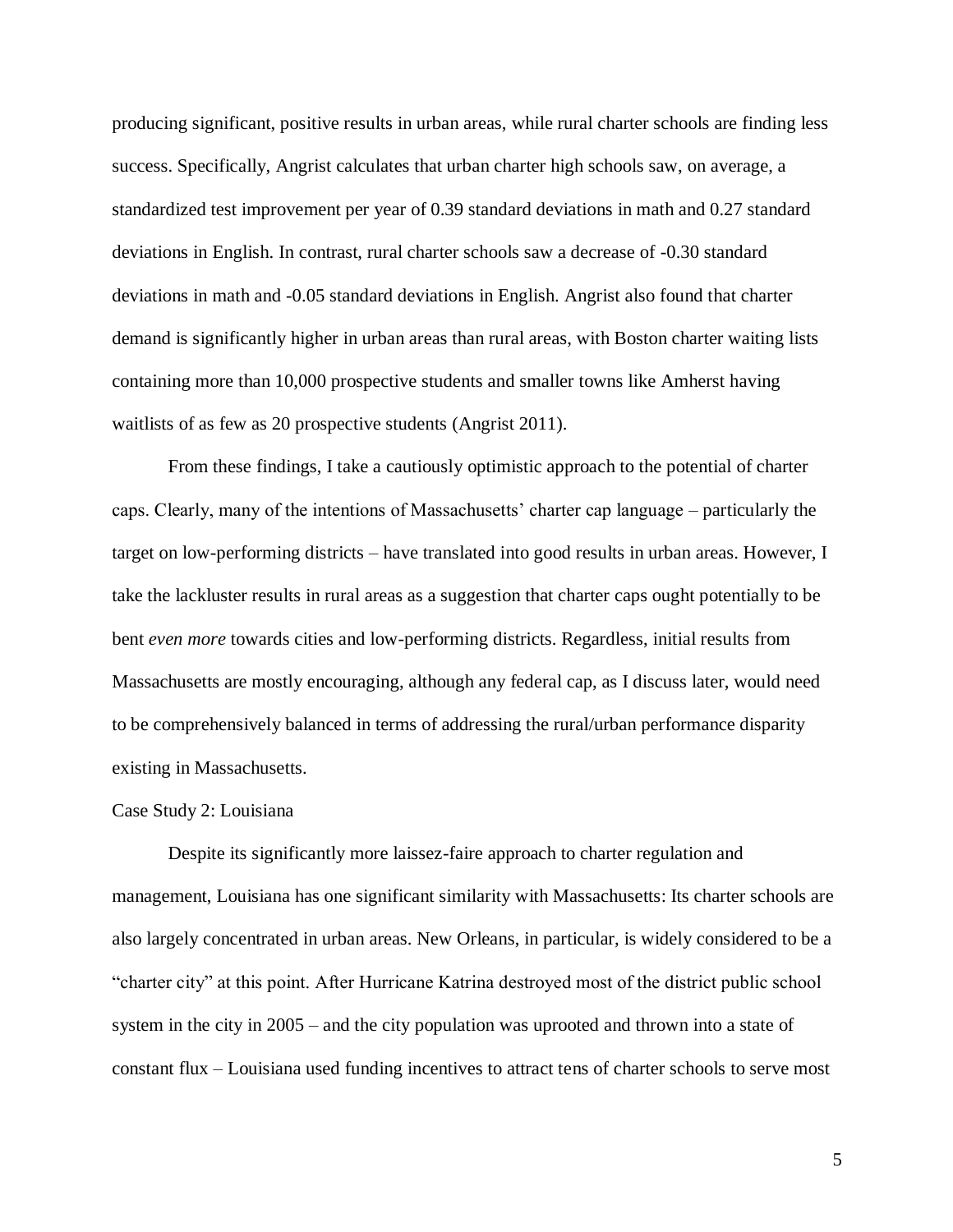New Orleans students. The incentives worked, and in 2011, 80% of New Orleans public school students were attending charter schools, making up 69% of Louisiana's charter school students (Center for Research on Education Outcomes 2011).

In exchange for the extraordinary autonomy Louisiana gives its 114 charter schools, the state mandates that schools adhere to Louisiana's "Charter School Performance Compact," the state's overarching charter accountability plan. Per the plan, every charter school in the state is given a letter grade each year. This grade is calculated by two formulae: For K-8 schools, a score is calculated based on 95% state assessment scores and 5% high school credits earned freshman year (a metric that measures preparation for high school), and for 9-12 schools, a score is calculated based on 25% ACT Composite scores (measuring college readiness), 25% state assessment scores, 25% graduation rate, and 25% "quality of diploma," measuring the percentage of students who earn an "advanced" Louisiana diploma with additional qualifying academic requirements. Low charter school grades based on this plan mean that a charter school's reauthorization could be at risk, although Louisiana has only cancelled a total of nine charter schools' reauthorization bids (Louisiana Department of Education 2015).

I find the performance of Louisiana charter schools to be decidedly mixed. By the state's own letter grade plan, under its Performance Compact, charter schools are reporting mediocre results. In 2015, only four schools received an "A," and 85% of all Louisiana charter schools scored a "C" or below (Louisiana Department of Education 2015). Interestingly, the state's own annual report does not offer any additional explanation for these grades, nor does it identify the minimum grade a school must earn to remain open. The report also does not offer comparisons with neighborhood district schools, which are notoriously low-performing (Sentell 2016).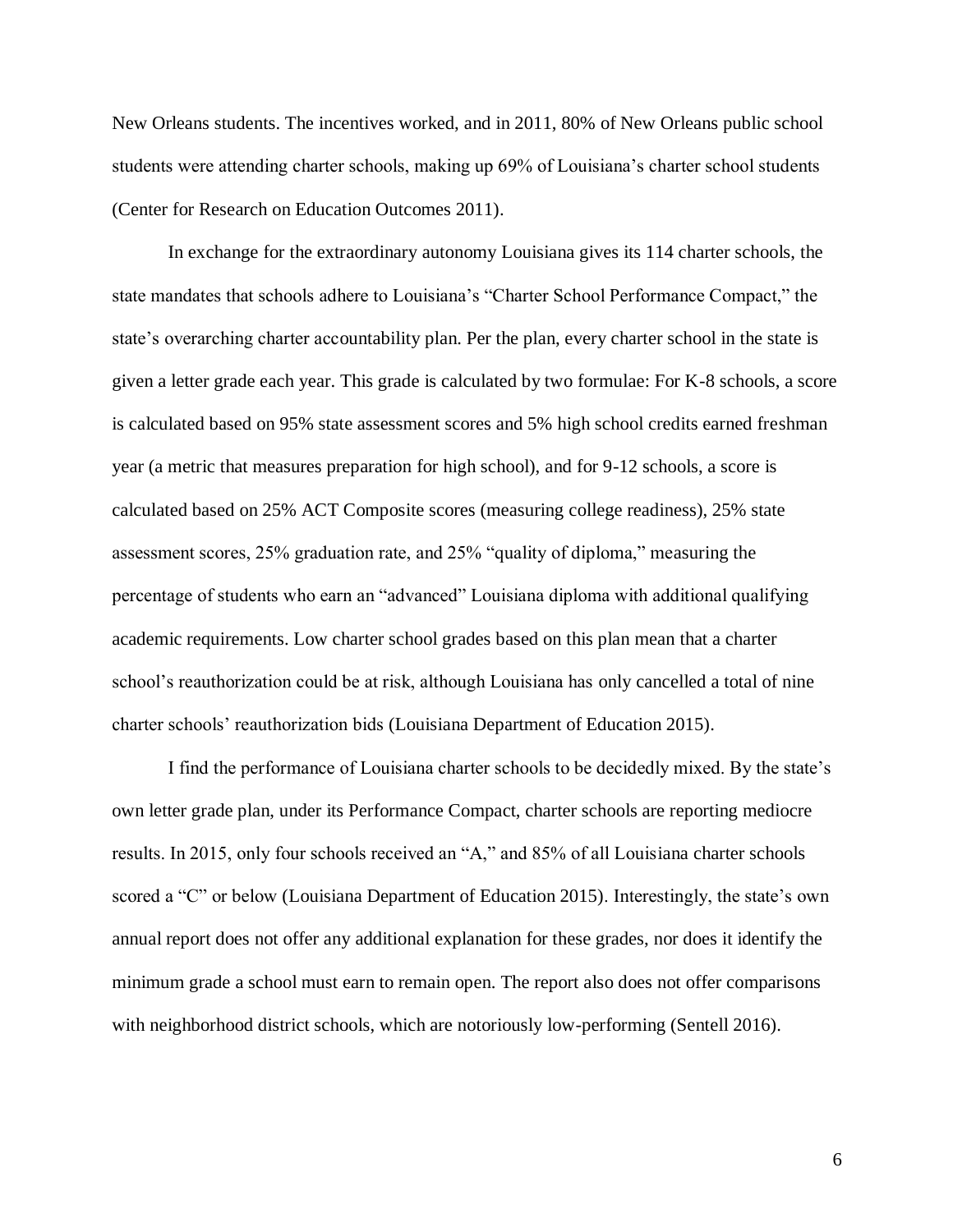In somewhat of a contrast to Louisiana's state rubric, other research suggests a slightly more positive picture. A Stanford report, although written in 2011, a few years before the state report, shows that Louisiana charter schools are adding "days of learning per school year" in both math and English for charter school students in comparison to their neighborhood public school counterparts, particularly in New Orleans and particularly among black students. Stanford researchers conclude that state charter school students overall gain about 50 days in English and 65 days in math; within New Orleans, serving predominantly black students, the numbers increase to 86 days and 101 days, respectively. Although these calculations are a few years old, evidence exists that Louisiana charter schools have steadily been on an upward trajectory in terms of academic performance; a section of Stanford's research shows that overall days of learning gained increased by 0.1 standard deviations between 2009 and 2011, when tens of new charter schools were established (Center for Research on Education Outcomes 2011).

One of many challenges with examining Louisiana is the lack of substantial, current academic performance analyses. From the state research and Stanford research, however, I am confident in concluding that New Orleans charter schools tend overall to be serving their student populations well, at least in comparison to their district public school counterparts. At the same time, the inconsistency in analyses of academic achievement and the lack of strong regulation and accountability measures is alarming, especially in comparison with the extensive charter laws found in Massachusetts.

Words of Caution: The Imperfection of a Massachusetts–Louisiana Comparison

Any discussion of public education policy in Louisiana is incomplete without a discussion of the effects of Hurricane Katrina. Only a couple months after the storm all but destroyed New Orleans, all 7,000 district teachers were fired and the state Department of Education took over all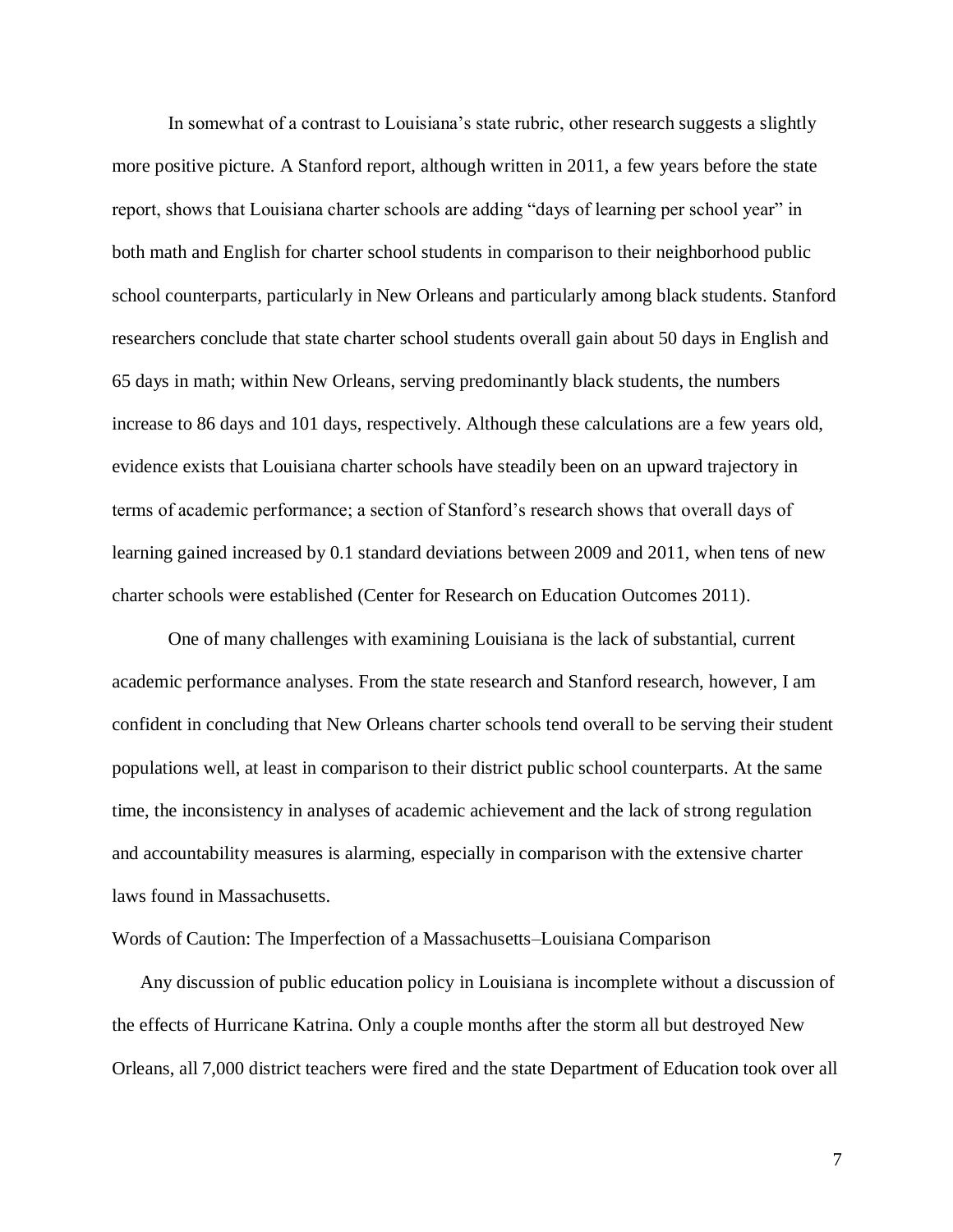New Orleans' schools, transforming most of them into charter schools. Aside from the side effect of increased racial tension – most of the fired teachers were black, while most of the new, charter school teachers were white – this was an emergency move in public policy rather than the deliberate, slow, planned process found in Massachusetts. Because the aftermath of Hurricane Katrina is still abundantly clear in the state, it seems fair to view Louisiana's education policy as, still, a work-in-progress (Brown 2015). Nonetheless, I consider it a fine example of an uncapped charter environment in a country where state education policies are nearly impossible to compare equivalently.

Another significant issue in directly comparing Massachusetts charter schools with those in Louisiana is the differing role of private schools. Although the effects of private schools on public education are beyond the scope of this paper, it is worth noting that Louisiana ranks as one of the top three states in private school enrollment, and higher-income and white students tend overwhelmingly to comprise that private school population (a trend unsurprising for a state in the South) (Kolko 2014). More specifically, New Orleans ranks as the highest private-schoolenrolled city in the nation (25.1% of students) and Baton Rouge ranks as fourth in the nation. In contrast, Boston or other cities in Massachusetts are not found in the top ten. This distinction implies that public school populations in Louisiana, especially in cities, are potentially more vulnerable (lower-income, minority) than those in Massachusetts, because whiter, richer students have already removed themselves from the public system at large (Kolko 2014).

### A Federal Charter Cap: Taking Cues from Massachusetts on a National Stage

Although there is some evidence that Louisiana charter schools are serving urban students well, I still have significant concerns with the state's lack of a rigorous, consequential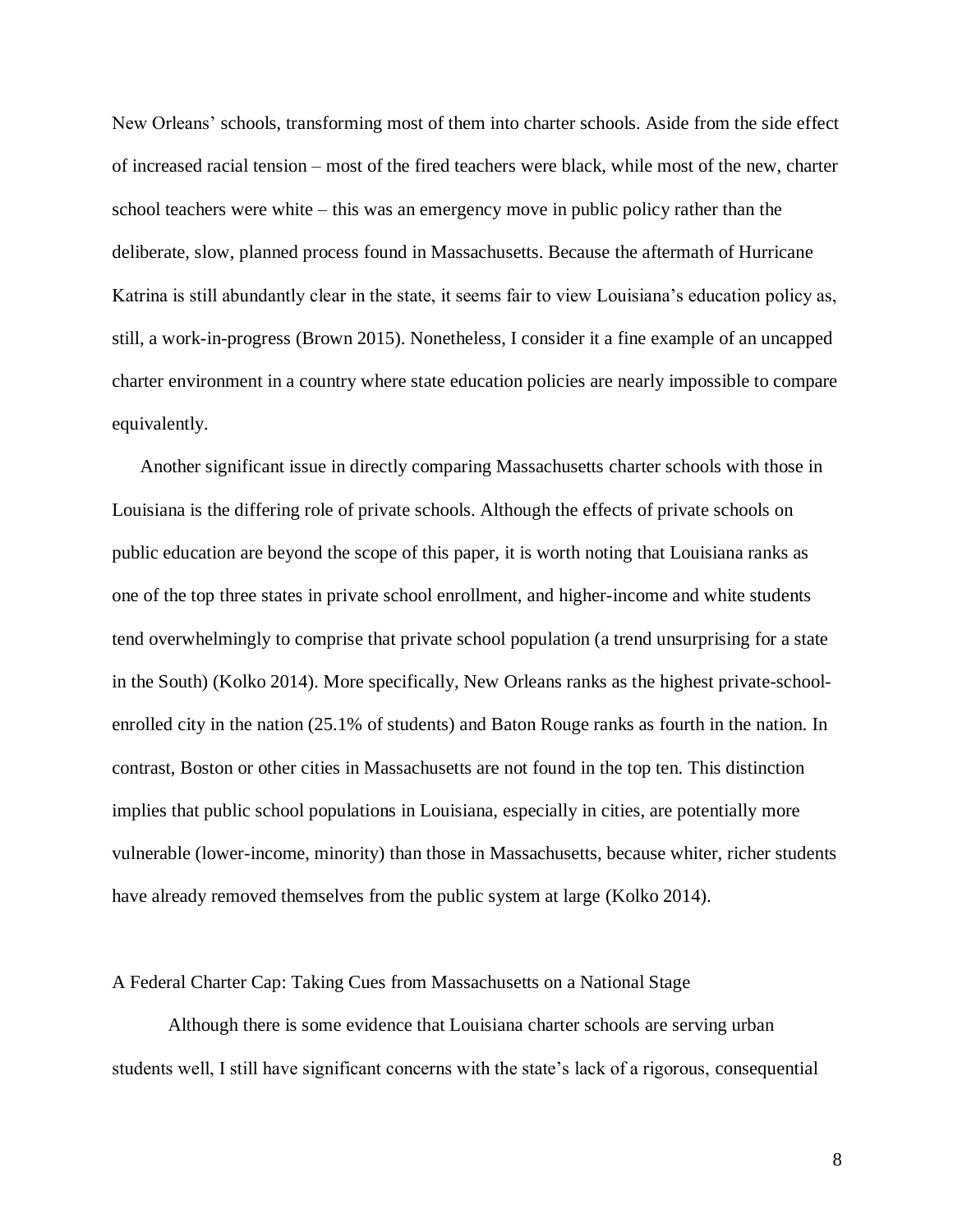accountability system and its heavy reliance on charter schools in New Orleans. In terms of a broader, more sustainable policy, Massachusetts' charter cap – which still targets many of the kinds of students found in New Orleans charter schools – has far more potential to shape federal policy.

Most charter regulations, and all charter cap laws, have been written at the state level. In contrast, comprehensive federal education policies – first No Child Left Behind, then Race to the Top, then the Every Student Succeeds Act – have mainly targeted student assessment, teacher quality, and curricula (U.S. Department of Education 2017). In this context, I find it unrealistic to propose a federal charter cap program that would be *enforced by law*; such a prospect seems dubious both constitutionally and politically. Instead, I find it more reasonable to craft a federal charter cap policy "enforced" by federal funding incentives. Just as No Child Left Behind offered federal funding in exchange for "adequate yearly process" and Race to the Top offered federal funding in exchange for state Common Core implementation (U.S. Department of Education 2017), a federal charter cap could attract state buy-in through funding.

Features from Massachusetts' cap worth incorporating into a federal policy are several. First, Massachusetts seems to place great importance on the autonomy of individual communities in terms of charter approval by its only permitting Horace Mann charter schools in communities with populations under 30,000. In some form, this policy should be replicated at the federal level. Not only does the policy make sense in terms of precedent – the core of American education policy has always been local, at school boards in each town – but it also makes sense in terms of politics. One of the hallmarks of Horace Mann policies is that any charter must be approved by a local teachers' union. Because one of the loudest critics of any federal policy incorporating charter schools will, naturally, be national teachers' unions (Nelson, Rosenberg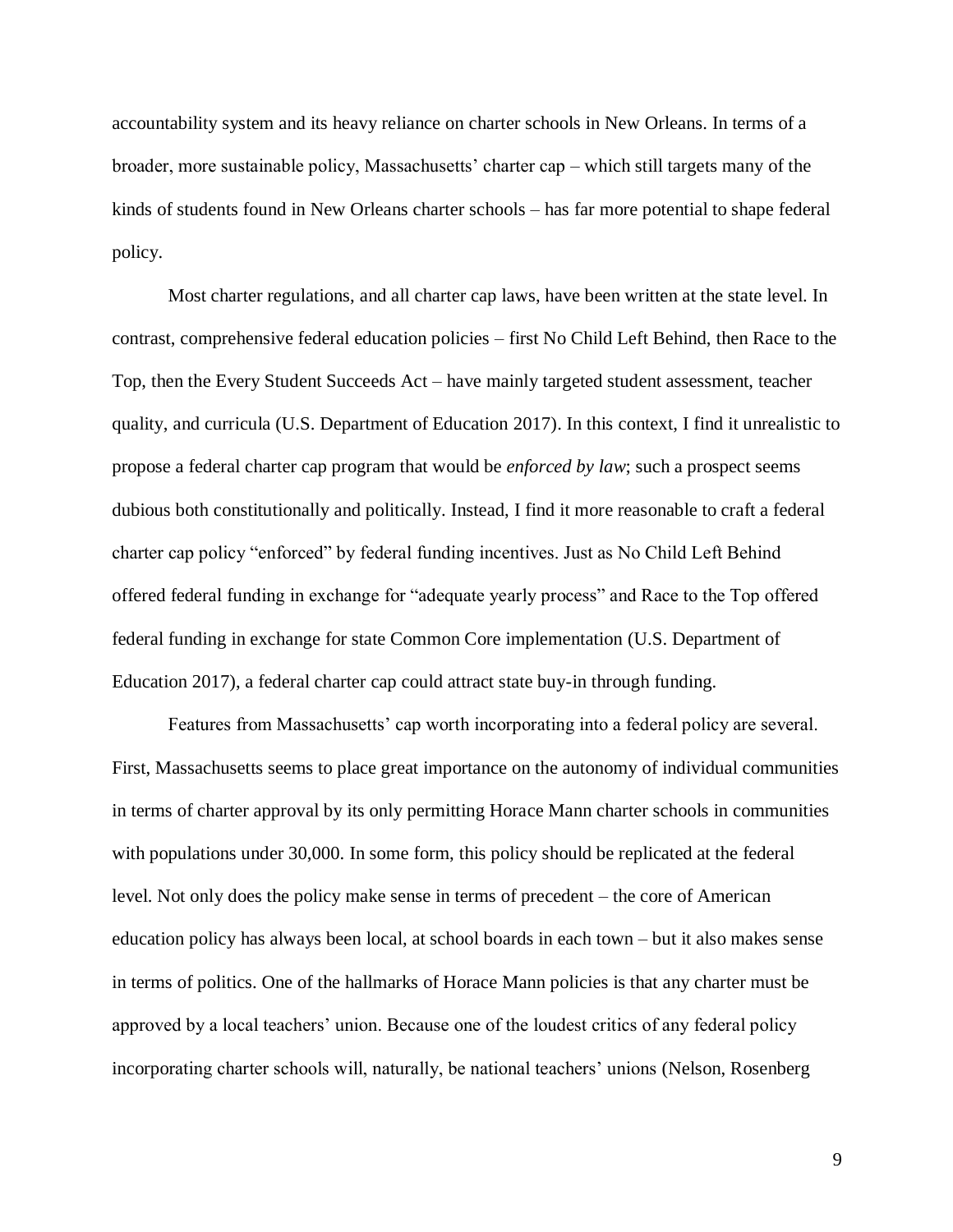and Van Meter 2003), the assurance that at least some charter schools will be required to earn approval from public school teachers is a powerful political bargaining item.

Second, Massachusetts is an exemplar of a state with a charter system that directly targets vulnerable, urban students. The pattern of charter schools doing particularly well for this population is replicated, as we saw, in Louisiana. Massachusetts turns this target into policy through both its limit of Commonwealth charter schools to communities with populations over 30,000 and its requirement for boosted charter school presence in low-performing school districts. Turning these granularities into a general, federal policy would require extensive analyses of America's cities and their schools' academic performance, but the principles of deferring to a healthy charter presence in cities while more strictly limiting charter presence in rural and suburban areas – especially in the context of the few, underperforming non-urban charter schools in Massachusetts – should remain intact.

Regardless of the policy specifics, the political capital and stakeholder buy-in needed for the tremendous effort of a new federal education policy that touches the volatile charter school space should not be underestimated. My research provides a substantial first step towards a skeleton federal policy, but for a federal charter cap to become policy would require years of state-by-state analysis, compromise, and research.

### Conclusion

This report is the first to use Massachusetts' charter cap system as a basis upon which to call for a federal charter cap. I argue that the principles driving Massachusetts' charter law – community buy-in, targeting urban students, and general preference for high-performing neighborhood district schools – are worth replicating at the federal level. My findings from Massachusetts match the best of Louisiana's charter system, which also shows that charter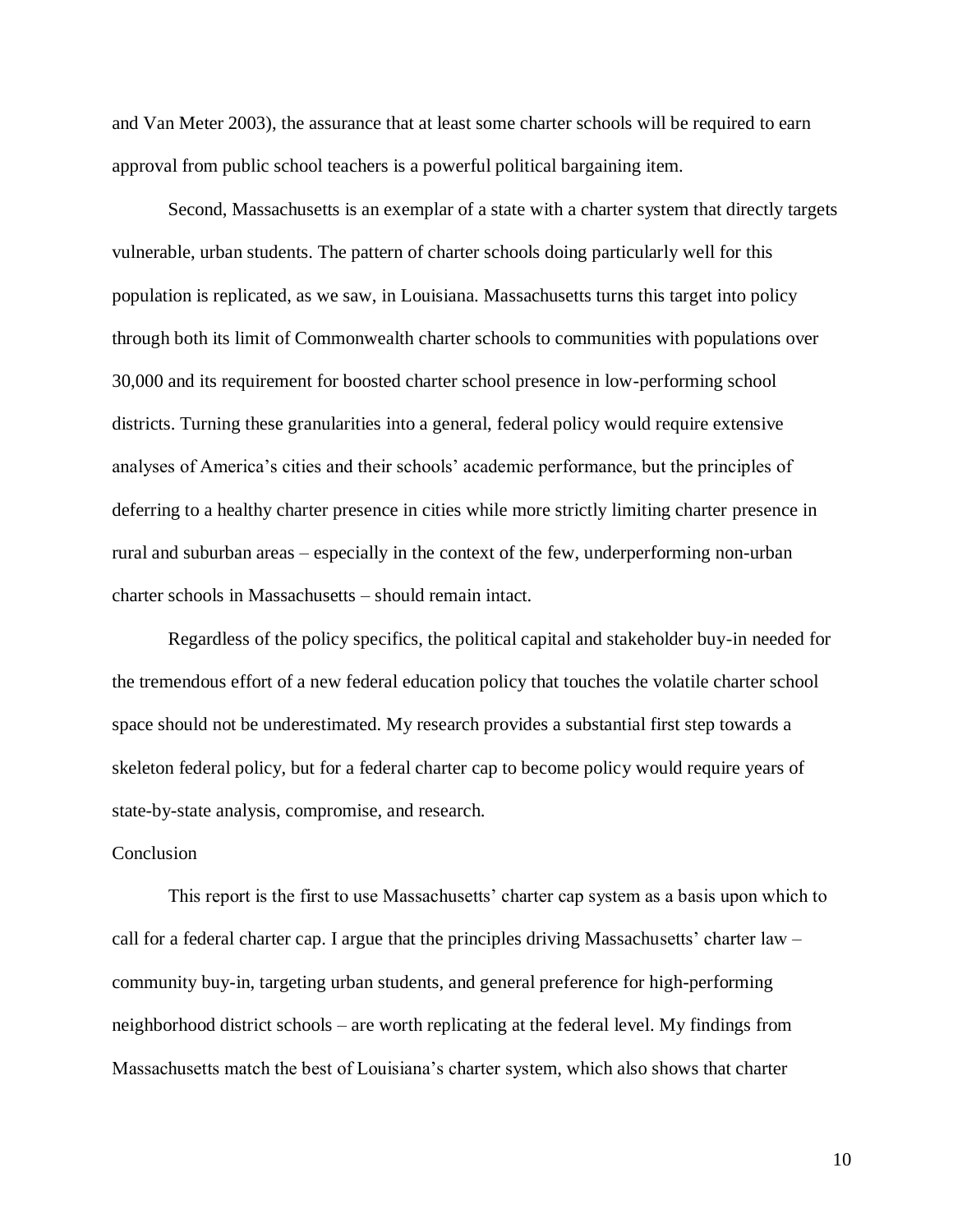schools are a viable option for urban students. Although the political and legislative challenges that my proposal would introduce are sizable and deserving of their own analyses, the values driving my research – balance and equitability in every community and for every student – ought to motivate our next federal education policy.

## Bibliography

Angrist, Joshua. 2011. *Student Achievement in Massachusetts' Charter Schools.* Center for Education Policy Research, Boston: Harvard University.

Bell, Julia Davis. 2011. *Charter School Caps.* Report, National Conference of State Legislatures.

- Brown, Emma. 2015. "Katrina swept away New Orleans' school system, ushering in new era ." *The Washington Post*, September 3.
- Center for Research on Education Outcomes. 2011. "Charter School Performance in Louisiana ." Report, Stanford University.
- Fabricant, Michael, and Michelle Fine. 2012. *Charter Schools and the Corporate Makeover of Public Education.* New York: Teachers College Press.
- Kolko, Jed. 2014. "Where Private School Enrollment Is Highest and Lowest Across the U.S. ." *The Atlantic*, August 13.
- Louisiana Department of Education. 2015. "Expanding Opportunity: Louisiana Charter Schools Annual Report." Report.
- Massachusetts Department of Education. 2016. "Massachusetts Charter Schools Fact Sheet." *The Commonwealth of Massachusetts Department of Elementary and Secondary Education.* Accessed May 5, 2017. http://www.doe.mass.edu/charter/factsheet.pdf.
- —. 2016. "Questions and Answers about Charter Schools." May. Accessed May 5, 2017. http://www.doe.mass.edu/charter/new/2015-2016QandA.pdf.